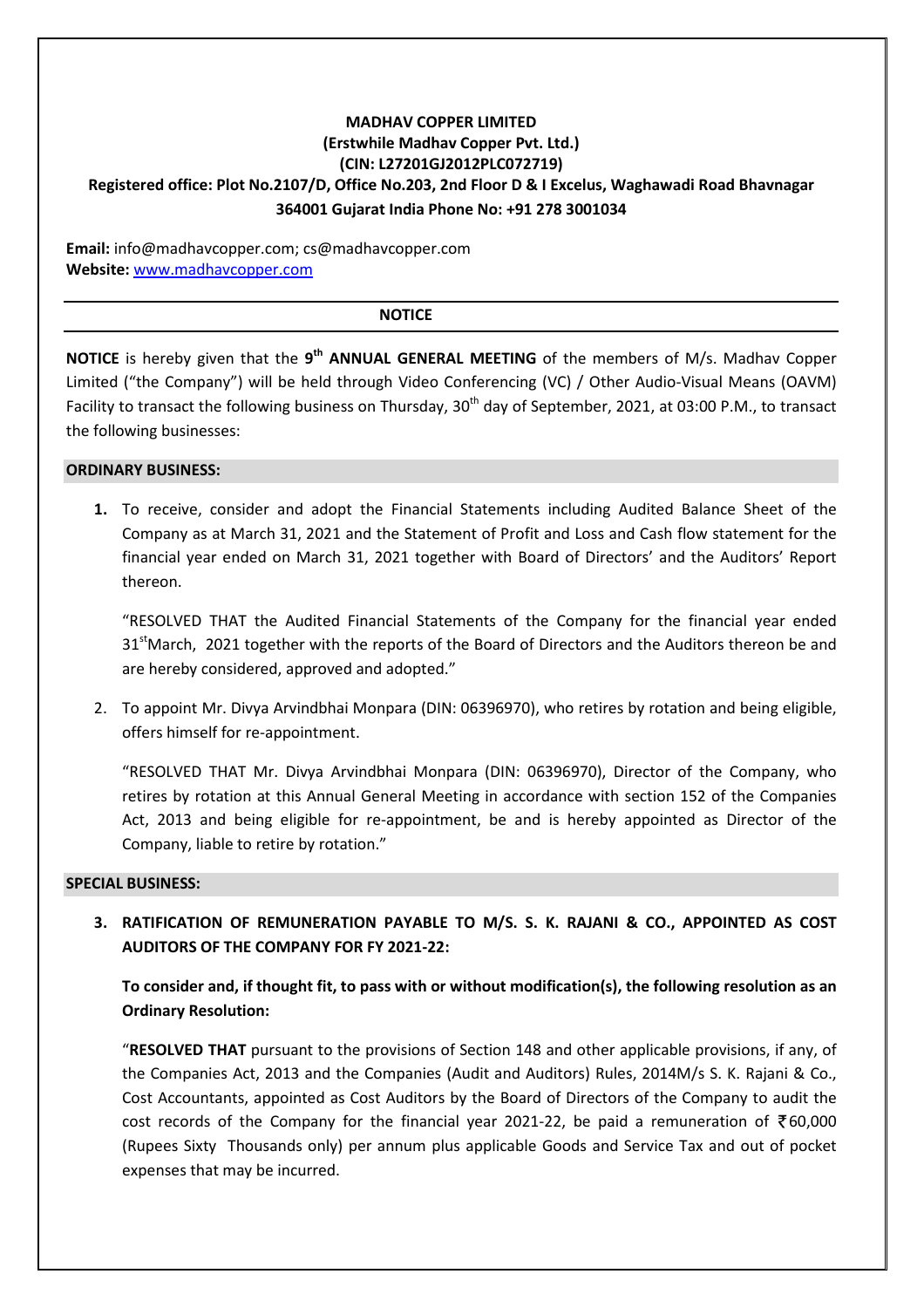**RESOLVED FURTHER THAT** any of the Board of Directors of the Company be and is hereby authorized to do all acts and take all such steps as may be necessary, proper or expedient to give effect to this resolution."

## **4. Appointment of Mr. Jaysukh Bhanabhai Dabhi (09177201) as an Independent Director of the Company**

To consider and, if thought fit, to pass, the following resolution as an **Ordinary Resolution**:

"RESOLVED THAT pursuant to the provisions of section 149, 150, 152 read with Schedule IV and all other applicable provisions of the Companies Act, 2013 and the Companies (Appointment and Qualification of Directors) Rules, 2014 (including any statutory modification(s) or re-enactment thereof for the time being in force) and the Articles of Association of the Company, Mr.Jaysukh Bhanabhai Dabhi(holding DIN: 09177201), who was appointed as Additional Independent Director of the Company by the Board of Directors in its meeting held on  $19<sup>TH</sup>$  May 2021 and who holds office upto the date of this Annual General Meeting pursuant to Section 161(1) of the Companies Act, 2013 and upon recommendation of Nomination and Remuneration Committee and Board of Directors and in respect of whom a written Notice pursuant to Section 160 of the Companies Act, 2013 has been received from a member signifying his intention to propose Mr. Jaysukh Bhanabhai Dabhias a candidate for the office of Director of the Company, be and is hereby appointed as an Independent Director of the Company to hold office for five consecutive years from  $19<sup>th</sup>May$ , 2021to  $18<sup>th</sup>May$ , 2026whose period of office shall not be liable to determination by retirement by rotation.

RESOLVED FURTHER THAT the Board of Directors be and is hereby authorized to do all acts, deeds, matters and things as may be considered necessary, desirable or expedient to give effect to this resolution."

#### **BY ORDER OF THE BOARD OF DIRECTORS OF MADHAV COPPER LIMITED**

**Place: Bhavnagar Date: 3rdSeptember 2021** 

> **SD/- ROHITBHAI CHAUHAN MANAGING DIRECTOR DIN: 06396973**

#### **NOTES:**

- 1. Explanatory Statement pursuant to Section 102 of the Companies Act, 2013 ("the Act") setting out material facts concerning the special business under Item Nos. 3& 4 of the accompanying Notice, is annexed hereto. The Board of Directors of the Company on September 3, 2021 considered that the special business under Item Nos. 3&4, being considered unavoidable, be transacted at the 9th AGM of the Company.
- 2. Considering the ongoing Covid-19 pandemic, the Ministry of Corporate Affairs ("MCA") has, vide its circular no. 02/2021 dated January 13, 2021 read together with circulars dated April 8, 2020, April 13,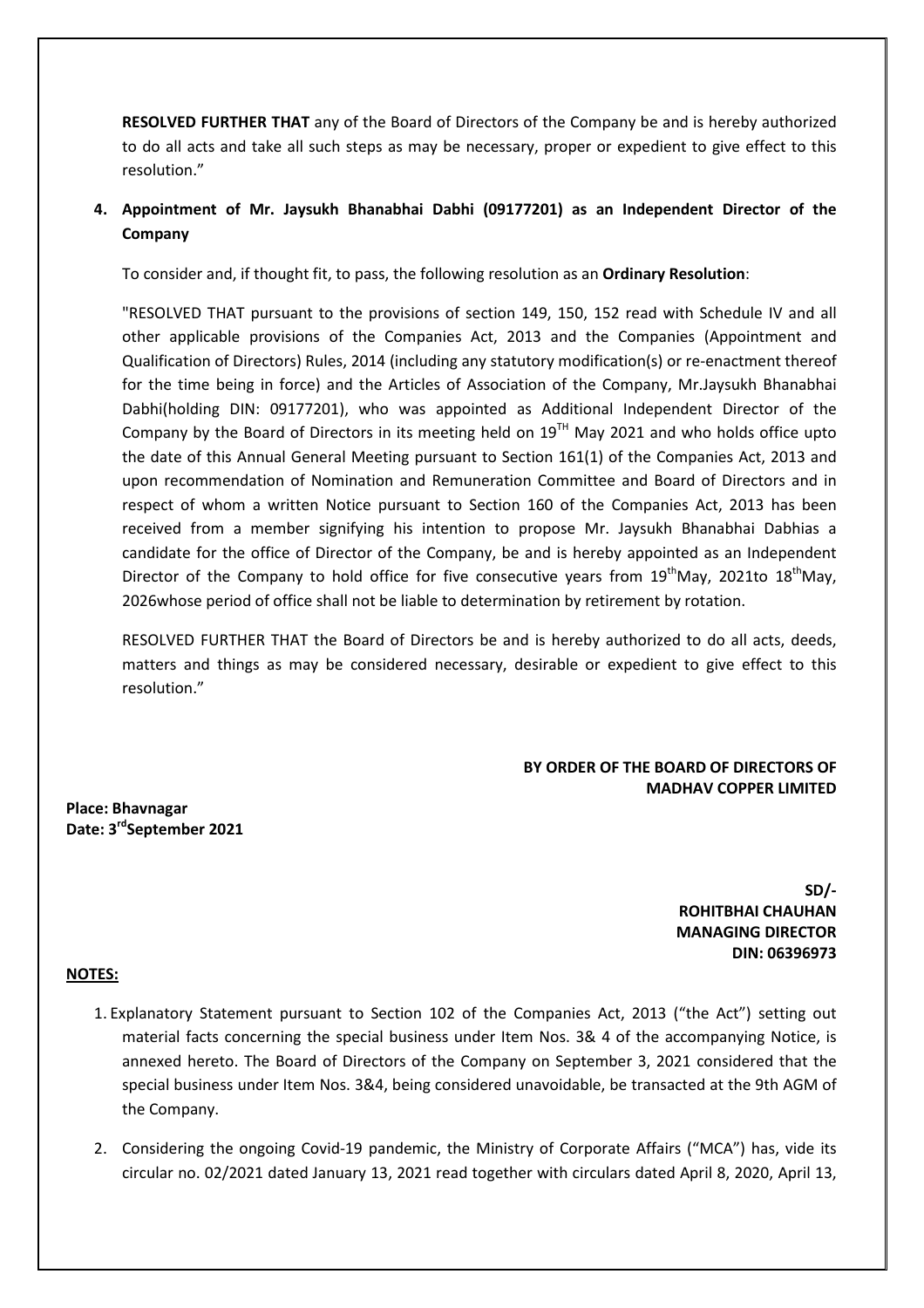2020 and May 5, 2020 (collectively referred to as "MCA Circulars"), permitted convening the Annual General Meeting ("AGM"/ "Meeting") through Video Conferencing ("VC") or Other Audio Visual Means ("OAVM"), without physical presence of the members at a common venue. In accordance with the MCA Circulars, provisions of the Companies Act, 2013 ("the Act") and the Securities and Exchange Board of India (Listing Obligations and Disclosure Requirements) Regulations, 2015 ("SEBI Listing Regulations"), the  $9<sup>th</sup>$ AGM of the Company is being held through VC / OAVM Facility, which does not require physical presence of Members at a common venue. The deemed venue for the 9<sup>th</sup>AGM shall be the Registered Office of the Company.

- 3. Since this AGM is being held pursuant to the MCA Circulars through VC/ OAVM, physical attendance of Members has been dispensed with. Accordingly, the facility for appointment of proxies by the Members will not be available for the AGM and hence the Proxy Form is not annexed to this Notice. Further, Attendance Slip and Route Map are also not annexed to this Notice.
- 4. The Register of Directors and Key Managerial Personnel and their shareholding maintained under Section 170 of the Act, the Register of Contracts or Arrangements in which the Directors are interested, maintained under Section 189 of the Act, and the relevant documents referred to in the Notice will be available, electronically, for inspection by the Members during the AGM. All documents referred to in the Notice will be available electronically for inspection by the Members from the date of circulation of this Notice up to the date of AGM. Members seeking to inspect such documents can send an e-mail towww.madhavcopper.com.
- 5. The attendance of the Members attending the AGM through VC/OAVM will be counted for the purpose of reckoning the quorum under Section 103 of the Companies Act, 2013.
- 6. The Members can join the AGM in the VC/OAVM mode 15 minutes before and after the scheduled time of the commencement of the Meeting by following the procedure mentioned in the Notice.
- 7. In compliance with the MCA Circulars and SEBI Circular dated January 15, 2021 read with Circular dated May 12, 2020, notice of the AGM along with the Annual Report 2020-21 is being sent only through electronic mode to those Members whose e-mail address is registered with the Company/ Depository Participants. Members may note that the Notice and Annual Report 2020-21 will also be available on the Company's website that iswww.madhavcopper.com, website of the National Stock Exchange that is www.nseindia.com andAGM Notice is also available on the website of NSDL (agency for providing the Remote e-Voting facility) at www.evoting.nsdl.com.
- 8. **The Register of Members and Share Transfer Books of the Company will remain closed from Friday September24, 2021 to Thursday September30, 2021 (both days inclusive) for annual book closing and the cutoff date shall be as on Thursday, September23, 2021 to determine the shareholders entitled to avail the facility of remote e-voting.**
- 9. In terms of SEBI (Listing Obligations and Disclosure Requirements) Regulations, 2015 details of director retiring by rotation at the ensuing annual general meeting is given in Annexure I to this notice.
	- 9.1 In respect of shares held in electronic/demat form, beneficial owners are requested to notify any change in their address, bank account, mandate, etc. to their respective Depository Participant or to the RTA, Bigshare Services Pvt, Ltd. At*www.bigshareonline.com.*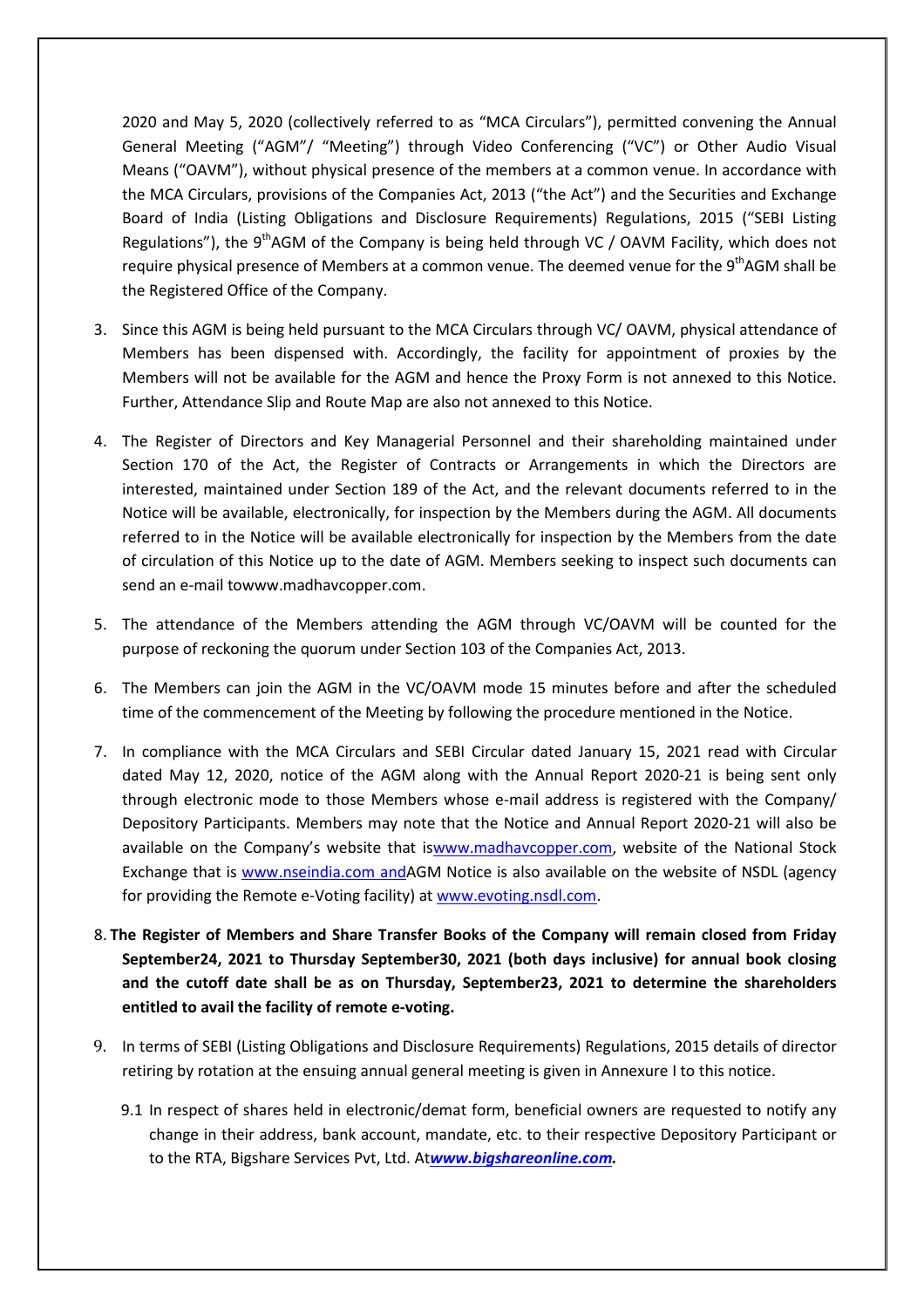- 10. M/s. Bigshare Services Private Limited, the Registrar and Transfer Agent (RTA) having their administrative office situated at  $1<sup>st</sup>$  Floor, Bharat Tin Works Building, Opp. Vasant Oasis, Makwana Road, Marol Andheri – East, Mumbai – 400059 in the State of Maharashtra, is handling registry work in respect of shares held both in physical form and in electronic/demat form. Bigshare Services has put in place a module to enable the shareholders to update the Email Id, Mobile No., PAN No. and Bank Details by visiting the website, www.bigshareonline.com. (For Investors section).
- 11. Green Initiative Members who have not registered their e-mail addresses so far are requested to register their e-mail address for receiving all communication including Annual Report, Notices, Circulars etc. from the Company electronically. Members may also note that Annual Report for the FY 2020-21 will also be available on the website of the Company at www.madhavcopper.com.

### 12. **VOTING THROUGH ELECTRONIC MEANS:**

In compliance with provisions of Section 108 of the Companies Act, 2013, Rule 20 of the Companies (Management and Administration) Rules, 2014 as amended by the Companies (Management and Administration) Amendment Rules, 2015 and Regulation 44 of SEBI (Listing Obligations and Disclosure Requirements), Regulations, 2015 the Company is pleased to provide members facility to exercise their right to vote on resolutions proposed to be considered at the Annual General Meeting (AGM) by electronic means and the business may be transacted through e-Voting Services. The facility of casting the votes by the members using an electronic voting system from a place other than venue of the AGM ("remote e-voting") will be provided by **National Securities Depository Limited (NSDL).**

### *The instructions for members for remote e-voting and joining general meeting are as under: -*

**The remote e-voting period begins on Monday, September 27, 2021 (09:00 A.M. IST) and ends on Wednesday, September29, 2021 (05:00 P.M. IST) The remote e-voting module shall be disabled by NSDL for voting thereafter. The Members, whose names appear in the Register of Members / Beneficial Owners as on the record date (cut-off date) i.e., 23rdSeptember, 2021 may cast their vote electronically. The voting right of shareholders shall be in proportion to their share in the paid-up equity share capital of the Company as on the cut-off date, being 23rd September, 2021.** 

#### **How do I vote electronically using NSDL e-Voting system?**

*The way to vote electronically on NSDL e-Voting system consists of "Two Steps" which are mentioned below:* 

### *Step 1: Access to NSDL e-Voting system*

**A. Login method for e-Voting and joining virtual meeting for Individual shareholders holding securities in demat mode:**

In terms of SEBI circular dated December 9, 2020, on e-Voting facility provided by Listed Companies, Individual shareholders holding securities in demat mode are allowed to vote through their demat account maintained with Depositories and Depository Participants. Shareholders are advised to update their mobile number and Email Id in their demat accounts to access e-Voting facility.

### *Login method for Individual shareholders holding securities in demat mode is given below:*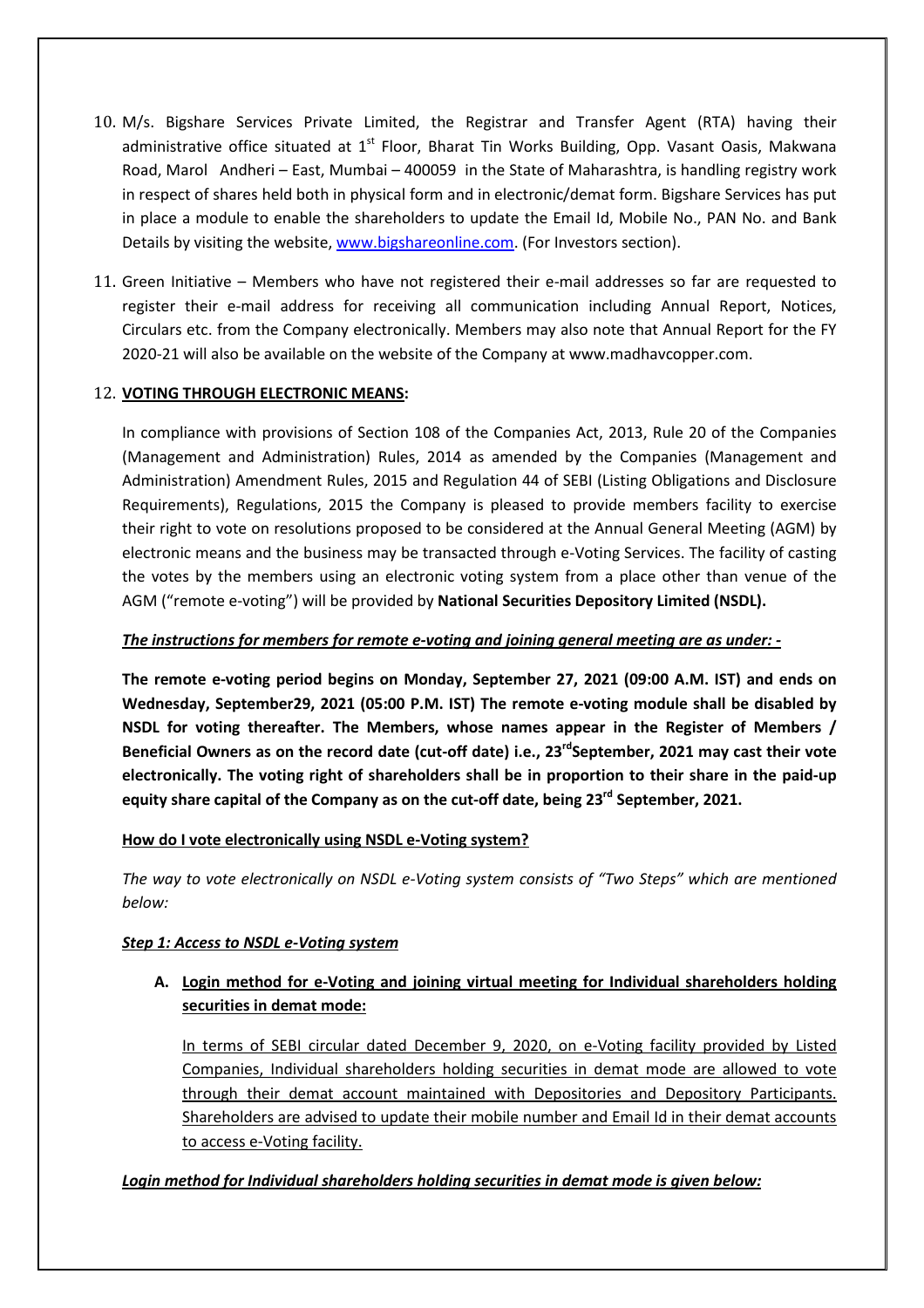| <b>Type of shareholders</b> | Login Method                                                                                                                                                                                                                                                             |  |
|-----------------------------|--------------------------------------------------------------------------------------------------------------------------------------------------------------------------------------------------------------------------------------------------------------------------|--|
| Individual Shareholders     | Users already registered for IDeAS e-Services facility of NSDL                                                                                                                                                                                                           |  |
| holding<br>securities<br>in | mayfollow the following procedure:                                                                                                                                                                                                                                       |  |
| demat mode with NSDL.       |                                                                                                                                                                                                                                                                          |  |
|                             | Type in web browser/ Click the following e-Services Link:<br>1.<br>https://eservices.nsdl.com/ (either on a Personal Computer or<br>on a mobile).                                                                                                                        |  |
|                             | Once the home page of e-Services is launched, click on the<br>2.<br>"Beneficial Owner" icon under "Login" which is available under<br>"IDeAS" section.                                                                                                                   |  |
|                             | 3. A new screen will open. Enter your User ID and Password.                                                                                                                                                                                                              |  |
|                             | 4. On successful authentication, you will be able to see e-Voting<br>services. Click on "Access to e-Voting" under e-Voting services<br>and you will be able to see e-Voting page.                                                                                       |  |
|                             | 5.<br>Click on options available against company name or e-Voting<br>service provider - NSDL and you will be re-directed to NSDL e-<br>Voting website for casting your vote during the remote e-Voting<br>period or joining virtual meeting & voting during the meeting. |  |
|                             | Users not registered for IDeAS e-Services, have option to register<br>athttps://eservices.nsdl.com.                                                                                                                                                                      |  |
|                             | Select "Register Online for IDeAS" Portal or click<br>at<br>1.<br>https://eservices.nsdl.com/SecureWeb/IdeasDirectReg.jsp                                                                                                                                                |  |
|                             | Visit the e-Voting website of NSDL. Open web browser by typing<br>2.<br>the following URL: https://www.evoting.nsdl.com/ either on a<br>Personal Computer or on a mobile.                                                                                                |  |
|                             | Once the home page of e-Voting system is launched, click on<br>3.<br>the icon "Login" which is available under 'Shareholder/Member'<br>section.                                                                                                                          |  |
|                             | A new screen will open. You will have to enter your User ID (i.e.,<br>4.<br>your sixteen-digit demat account number held with NSDL),<br>Password/OTP and a Verification Code as shown on the screen.                                                                     |  |
|                             | After successful authentication, you will be redirected to NSDL<br>5.<br>Depository site wherein you can see e-Voting page.                                                                                                                                              |  |
|                             | Click on options available against company name or e-Voting<br>6.<br>service provider - NSDL and you will be redirected to e-Voting<br>website of NSDL for casting your vote during the remote e-<br>Voting period or joining virtual meeting & voting during the        |  |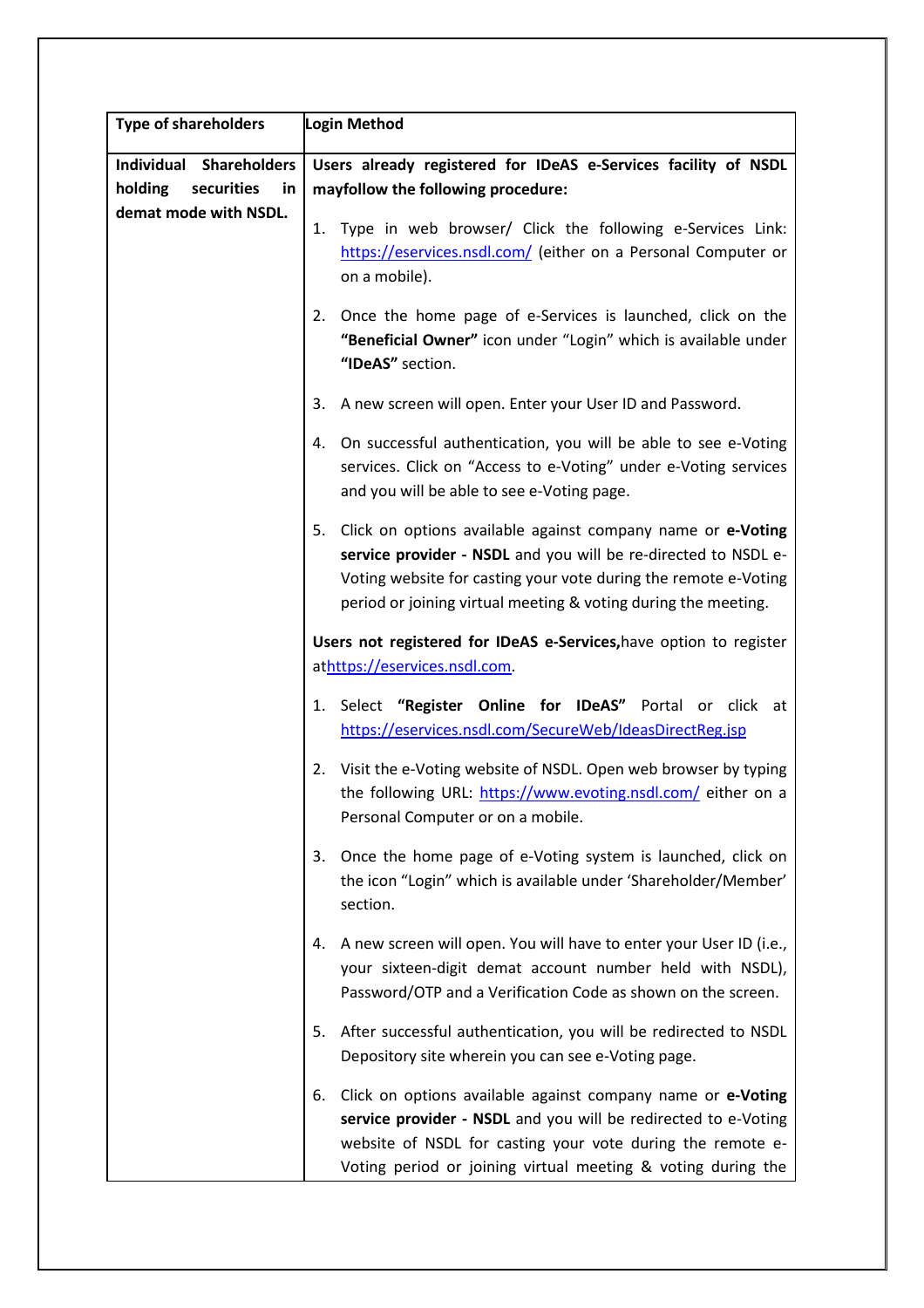|                                                                                                 | meeting.                                                                                                                                                                                                                                                                                                                                                                                                                              |  |
|-------------------------------------------------------------------------------------------------|---------------------------------------------------------------------------------------------------------------------------------------------------------------------------------------------------------------------------------------------------------------------------------------------------------------------------------------------------------------------------------------------------------------------------------------|--|
| <b>Individual</b><br><b>Shareholders</b><br>securities<br>holding<br>in<br>demat mode with CDSL | Existing users who have opted for Easi / Easiest, they can<br>1.<br>login through their user id and password. Option will be<br>made available to reach e-Voting page without any further<br>authentication. The URL for users to login to Easi / Easiest<br>https://web.cdslindia.com/myeasi/home/login<br>are<br>or<br>www.cdslindia.com and click on New System Myeasi.                                                            |  |
|                                                                                                 | After successful login of Easi/Easiest the user will be also<br>2.<br>able to see the E Voting Menu. The Menu will have links of<br>e-Voting service provider i.e., NSDL. Click on NSDL to cast<br>your vote.                                                                                                                                                                                                                         |  |
|                                                                                                 | If the user is not registered for Easi/Easiest, option to<br>3.<br>available<br>register<br>is<br>at<br>https://web.cdslindia.com/myeasi/Registration/EasiRegistr<br>ation                                                                                                                                                                                                                                                            |  |
|                                                                                                 | Alternatively, the user can directly access e-Voting page by<br>4.<br>providing demat Account Number and PAN No. from a link<br>www.cdslindia.com home page. The system will<br>in.<br>authenticate the user by sending OTP on registered Mobile<br>& Email as recorded in the demat Account. After successful<br>authentication, user will be provided links for the respective<br>ESP i.e., NSDL where the e-Voting is in progress. |  |
| Individual<br><b>Shareholders</b><br>securities<br>(holding<br>in<br>mode)<br>demat<br>login    | 1. You can also login using the login credentials of your demat<br>account through your Depository Participant registered with<br>NSDL/CDSL for e-Voting facility.                                                                                                                                                                                                                                                                    |  |
| through their depository<br>participants                                                        | Once login, you will be able to see e-Voting option. Once you<br>2.<br>click on e-Voting option, you will be redirected to NSDL/CDSL<br>Depository site after successful authentication, wherein you can<br>see e-Voting feature.                                                                                                                                                                                                     |  |
|                                                                                                 | Click on options available against company name or e-Voting<br>3.<br>service provider-NSDL and you will be redirected to e-Voting<br>website of NSDL for casting your vote during the remote e-<br>Voting period or joining virtual meeting & voting during the<br>meeting.                                                                                                                                                           |  |

*Important note: Members who are unable to retrieve User ID/ Password are advised to use Forget User ID and Forget Password option available at abovementioned website.*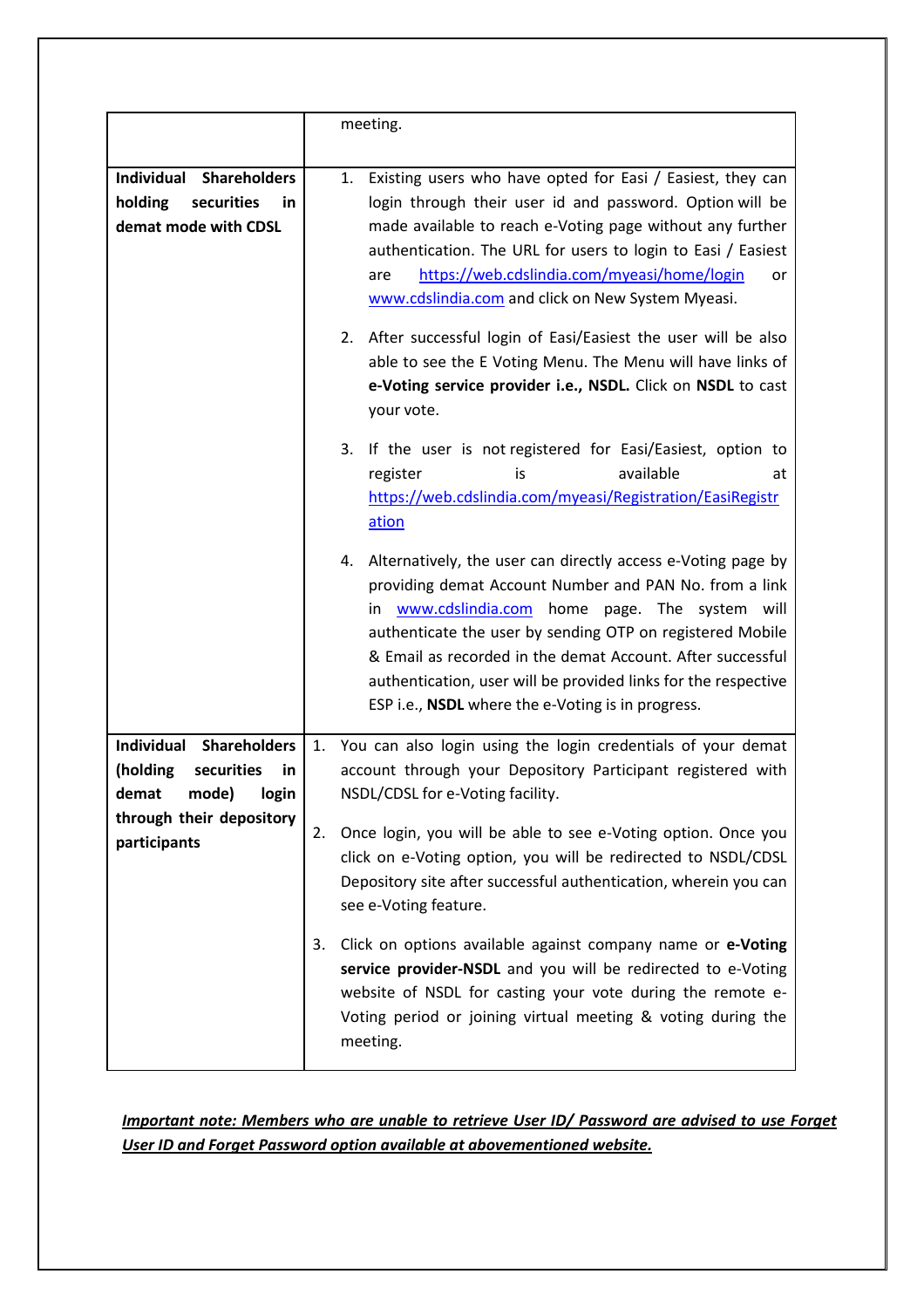**Helpdesk for Individual Shareholders holding securities in demat mode for any technical issues related to login through Depository i.e., NSDL and CDSL.**

| Login type                                                                      | <b>Helpdesk details</b>                                                                                                                                                                                          |
|---------------------------------------------------------------------------------|------------------------------------------------------------------------------------------------------------------------------------------------------------------------------------------------------------------|
| Individual Shareholders holding<br>securities in demat mode with<br><b>NSDL</b> | Members facing any technical issue in login can contact<br>helpdesk by<br><b>NSDL</b><br>sending a<br>request<br>at<br>evoting@nsdl.co.in or call at toll free no.: 1800 1020<br>990 and 1800 22 44 30           |
| Individual Shareholders holding<br>securities in demat mode with<br><b>CDSL</b> | Members facing any technical issue in login can contact<br>helpdesk by<br><b>CDSL</b><br>sending<br>a<br>request<br>at<br>helpdesk.evoting@cdslindia.com or contact at<br>$022 -$<br>23058738 or 022-23058542-43 |

# **B. Login Method for shareholders other than Individual shareholders holding securities in demat mode and shareholders holding securities in physical mode:**

#### **How to Log-in to NSDL e-Voting website?**

- 1. Visit the e-Voting website of NSDL. Open web browser by typing the following URL: https://www.evoting.nsdl.com/either on a personal computer or on a mobile.
- 2. Once the home page of e-voting system is launched, click on the icon "Login" which is available under Shareholders' section.
- 3. A new section will open. You will have to enter your User ID, your Password and a Verification Code as shown on the screen.

*Alternatively, if you are registered for NSDL eservices i.e., IDEAS, you can log-in at https://eservices.nsdl.com/with your existing IDEAS login. Once you log-in to NSDL eservices after using your log-in credentials, click on e-Voting and you can proceed to Step 2 i.e., Cast your vote electronically.* 

4. Your User ID details are given below:

### **Manner of holding shares i.e., Demat (NSDL Your User ID is: or CDSL) or Physical**

|                          |  | a) For Members who hold shares in 8 Character DP ID followed by 8 Digit Client ID. |
|--------------------------|--|------------------------------------------------------------------------------------|
| demat account with NSDL. |  | For example, if your DP ID is IN300*** and                                         |
|                          |  | Client ID is 12****** then your user ID is                                         |
|                          |  | $IN300***12******$                                                                 |
|                          |  |                                                                                    |

b) For Members who hold shares in 16 Digit Beneficiary ID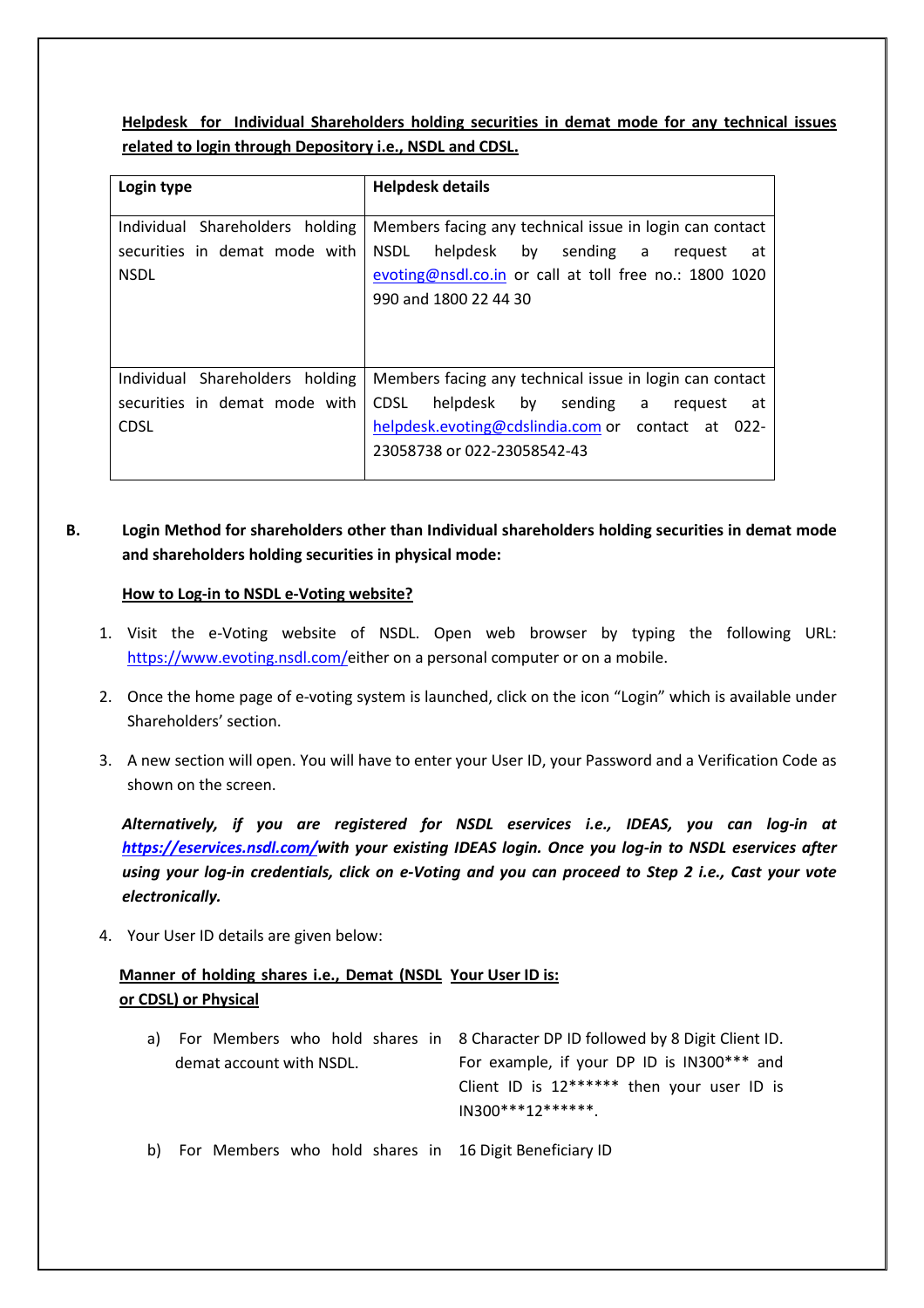| demat account with CDSL. | For example, if your Beneficiary ID is                                                                                                                                                            |
|--------------------------|---------------------------------------------------------------------------------------------------------------------------------------------------------------------------------------------------|
|                          | 17**************<br>then your user ID is                                                                                                                                                          |
|                          | 17**************                                                                                                                                                                                  |
| Physical Form.           | For Members holding shares in EVEN Number followed by Folio Number<br>registered with the company. For example, if<br>folio number is $001***$ and EVEN is 101456<br>then user ID is 101456001*** |

- 5. Your password details are given below:
- a) If you are already registered for e-Voting, then you can use your existing password to login and cast your vote.
- b) If you are using NSDL e-Voting system for the first time, you will need to retrieve the 'initial password' which was communicated to you. Once you retrieve your 'initial password', you need to enter the 'initial password' and the system will force you to change your password.
- c) How to retrieve your 'initial password'?
	- (i) If your email ID is registered in your demat account or with the company, your 'initial password' is communicated to you on your email ID. Trace the email sent to you from NSDL from your mailbox. Open the email and open the attachment i.e., a .pdf file. Open the .pdf file. The password to open the .pdf file is your 8-digit client ID for NSDL account, last 8 digits of client ID for CDSL account or folio number for shares held in physical form. The .pdf file contains your 'User ID' and your 'initial password'.
	- (ii) If your email ID is not registered, please follow steps mentioned below in process for those shareholders whose email ids are not registered.
- 6. If you are unable to retrieve or have not received the "Initial password" or have forgotten your password:
	- a) Click on "**Forgot User Details/Password**?"(If you are holding shares in your demat account with NSDL or CDSL) option available on www.evoting.nsdl.com.
	- b) **Physical User Reset Password**?" (If you are holding shares in physical mode) option available on www.evoting.nsdl.com.
	- c) If you are still unable to get the password by aforesaid two options, you can send a request at evoting@nsdl.co.in mentioning your demat account number/folio number, your PAN, your name and your registered address.
	- d) Members can also use the OTP (One Time Password) based login for casting the votes on the e-Voting system of NSDL.
- 7. After entering your password, tick on Agree to "Terms and Conditions" by selecting on the check box.
- 8. Now, you will have to click on "Login" button.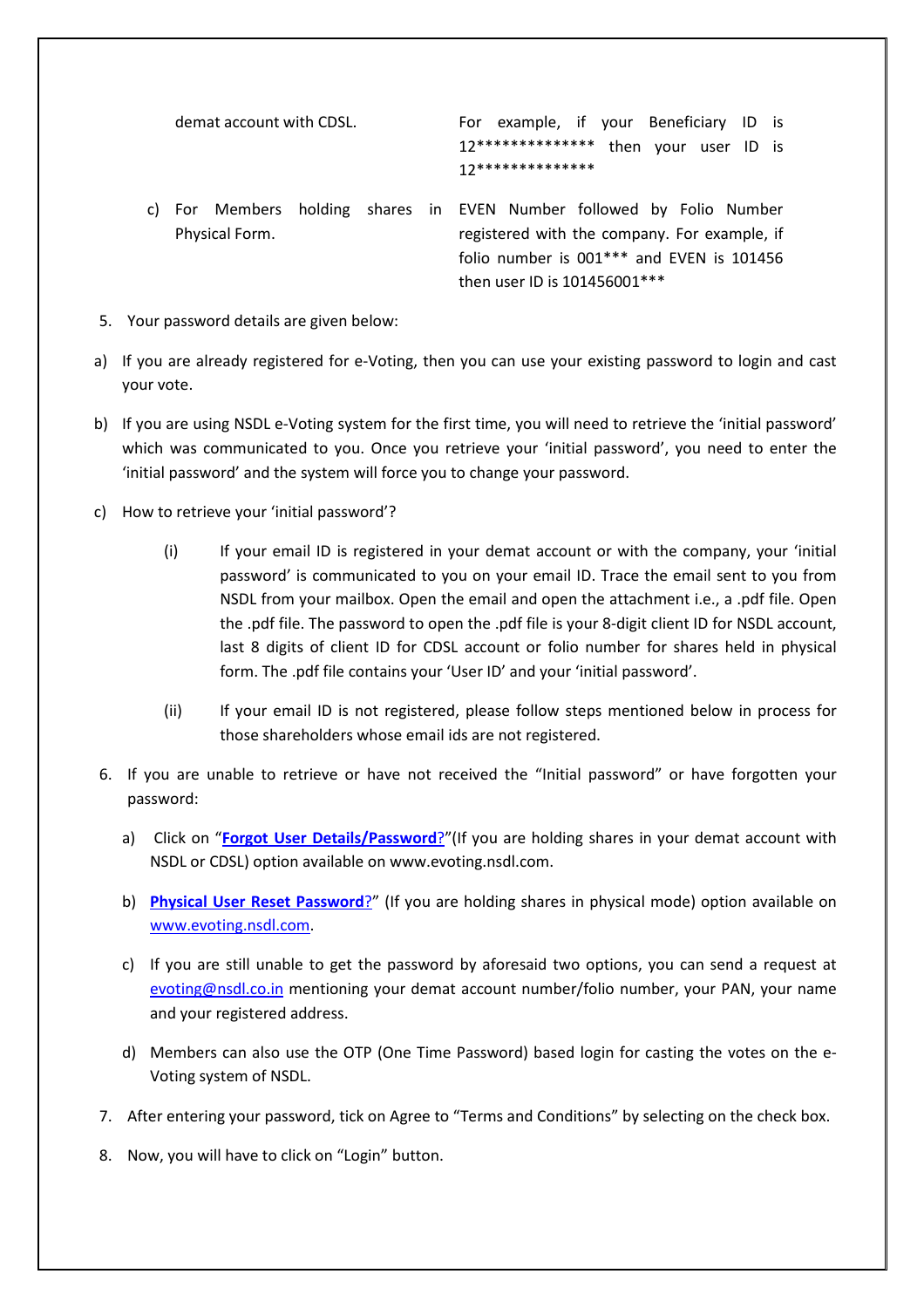9. After you click on the "Login" button, home page of e-Voting will open.

#### **Details on Step 2 are given below:**

### **How to cast vote electronically on NSDL e-voting system?**

- 1. After successful login at Step 1, you will be able to see all the companies "EVEN" in which you are holding shares and whose voting cycle and General Meeting is in active status.
- 2. Select "EVEN" of company for which you wish to cast your vote during the remote e-Voting period and casting your vote during the General Meeting. For joining virtual meeting, you need to click on "VC/OAVM" link placed under "Join General Meeting".
- 3. Now you are ready for e-Voting as the Voting page opens.
- 4. Cast your vote by selecting appropriate options i.e., assent or dissent, verify/modify the number of shares for which you wish to cast your vote and click on "Submit" and also "Confirm" when prompted.
- 5. Upon confirmation, the message "Vote cast successfully" will be displayed.
- 6. You can also take the printout of the votes cast by you by clicking on the print option on the confirmation page.
- 7. Once you confirm your vote on the resolution, you will not be allowed to modify your vote.
- $\cdot$  You can also update your mobile number and e-mail id in the user profile details of the folio which may be used for sending future communication(s).
- $\div$  The voting rights of members shall be in proportion to their shares of the paid-up equity share capital of the Company as on the cut-off date that is September 23, 2021.
- Any person, who acquires shares of the Company and become member of the Company after dispatch of the notice and holding shares as of the cut-off date i.e. September 23, 2021, may obtain the login ID and password by sending a request at evoting@nsdl.co.in orcs@madhavcopper.com.

However, if you are already registered with NSDL for remote e-voting then you can use your existing user ID and password for casting your vote. If you forgot your password, you can reset your password by using *"Forgot User Details/Password?" or "Physical User Reset Password?"* option available on www.evoting.nsdl.com or contact NSDL at the following toll-free no.: 1800-222-990.

VII. The Chairman shall, at the AGM, at the end of discussion on the resolutions on which voting is to be held, allow voting for all those members who are present at the AGM but have not cast their votes by availing the remote e-voting facility during the AGM.

# **PROCESS FOR THOSE SHAREHOLDERS WHOSE EMAIL IDS ARE NOT REGISTERED WITH THE DEPOSITORIES FOR PROCURING USER ID AND PASSWORD AND REGISTRATION OF E MAIL IDS FOR E-VOTING FOR THE RESOLUTIONS SET OUT IN THIS NOTICE**: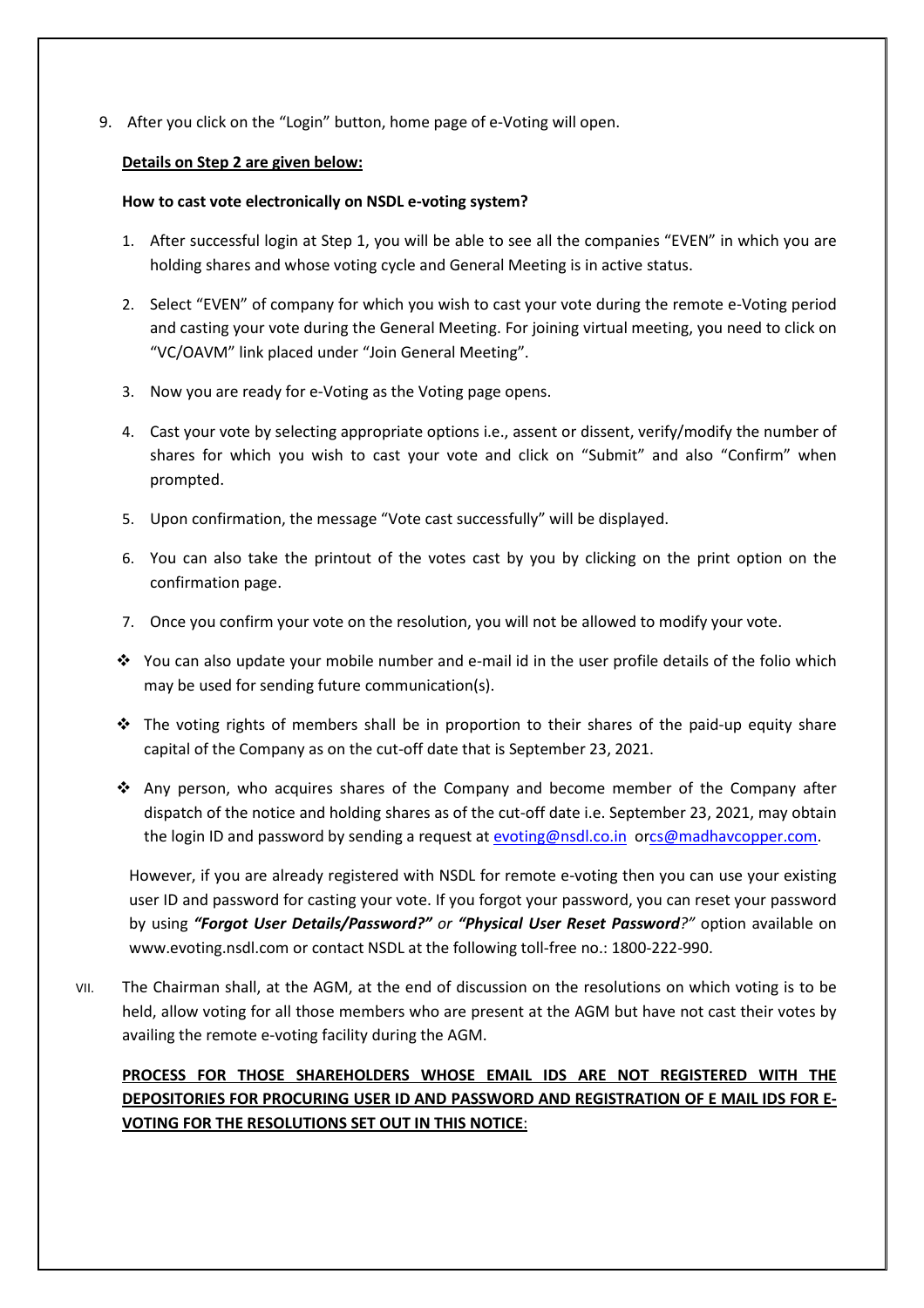- 1. In case shares are held in physical mode please provide Folio No., Name of shareholder, scanned copy of the share certificate (front and back), PAN (self-attested scanned copy of PAN card), AADHAR (selfattested scanned copy of Aadhar Card) by email tocs@madhavcopper.com.
- 2. In case shares are held in demat mode, please provide DPID-CLID (16 digit DPID + CLID or 16 digit beneficiary ID), Name, client master or copy of Consolidated Account statement, PAN (self-attested scanned copy of PAN card), AADHAR (self-attested scanned copy of Aadhar Card) to cs@madhavcopper.com. If you are an Individual shareholder holding securities in demat mode, you are requested to refer to the login method explained at **Step 1 (A) i.e., Login method for e-Voting and joining virtual meeting for Individual shareholders holding securities in demat mode.**
- 3. Alternatively, shareholder/members may send a request to evoting@nsdl.co.infor procuring user id and password for e-voting by providing above mentioned documents.

#### **GENERAL INSTRUCTIONS:**

**a. The e-voting period commences on Monday, September 27, 2021 (09:00 A.M. IST) and ends on Wednesday, September 29, 2021 (05:00 P.M. IST). During this period, shareholders of the Company holding shares either in physical form or in dematerialized form, as on the cut-off date of September23, 2021, may cast their vote electronically. The e-voting module shall also be disabled by NSDL for voting thereafter but will again be opened during the AGM. Once the vote on a resolution is cast by the shareholder, the shareholder shall not be allowed to change it subsequently.** 

- a. Mr. Kashyap Shah, Practicing Company Secretary (Membership No. FCS 7662), has been appointed as the Scrutinizer to scrutinize the e-voting process in a fair and transparent manner.
- c. The Scrutinizer shall, after the conclusion of voting at the General Meeting, unblock the votes cast through remote e-voting in the presence of at least two witnesses not in the employment of the Company and shall make not later than three days of the conclusion of the AGM a Consolidated Scrutinizer's Report of the total votes cast in favour or against and invalid votes if any.The results declared along with the Scrutinizer's report, will be posted on the website of the Company www.madhavcopper.comand on the website of NSDL immediately after the declaration of the result by the Chairman or any person authorised by him and communicated to the Stock Exchange.
- d. Institutional shareholders (i.e., other than individuals, HUF, NRI, etc.) are required to send scanned copy (PDF/JPG Format) of the relevant Board Resolution/ Authority letter etc. with attested specimen signature of the duly authorized signatory(ies) who are authorized to vote, to the Scrutinizer by e-mail to kashyap.cs@gmail.comwith a copy marked to evoting@nsdl.co.in.
- e. It is strongly recommended not to share your password with any other person and take utmost care to keep your password confidential. Login to the e-voting website will be disabled upon five unsuccessful attempts to key in the correct password. In such an event, you will need to go through the "Forgot User Details/Password?" or "Physical User Reset Password?" option available on www.evoting.nsdl.comto reset the password.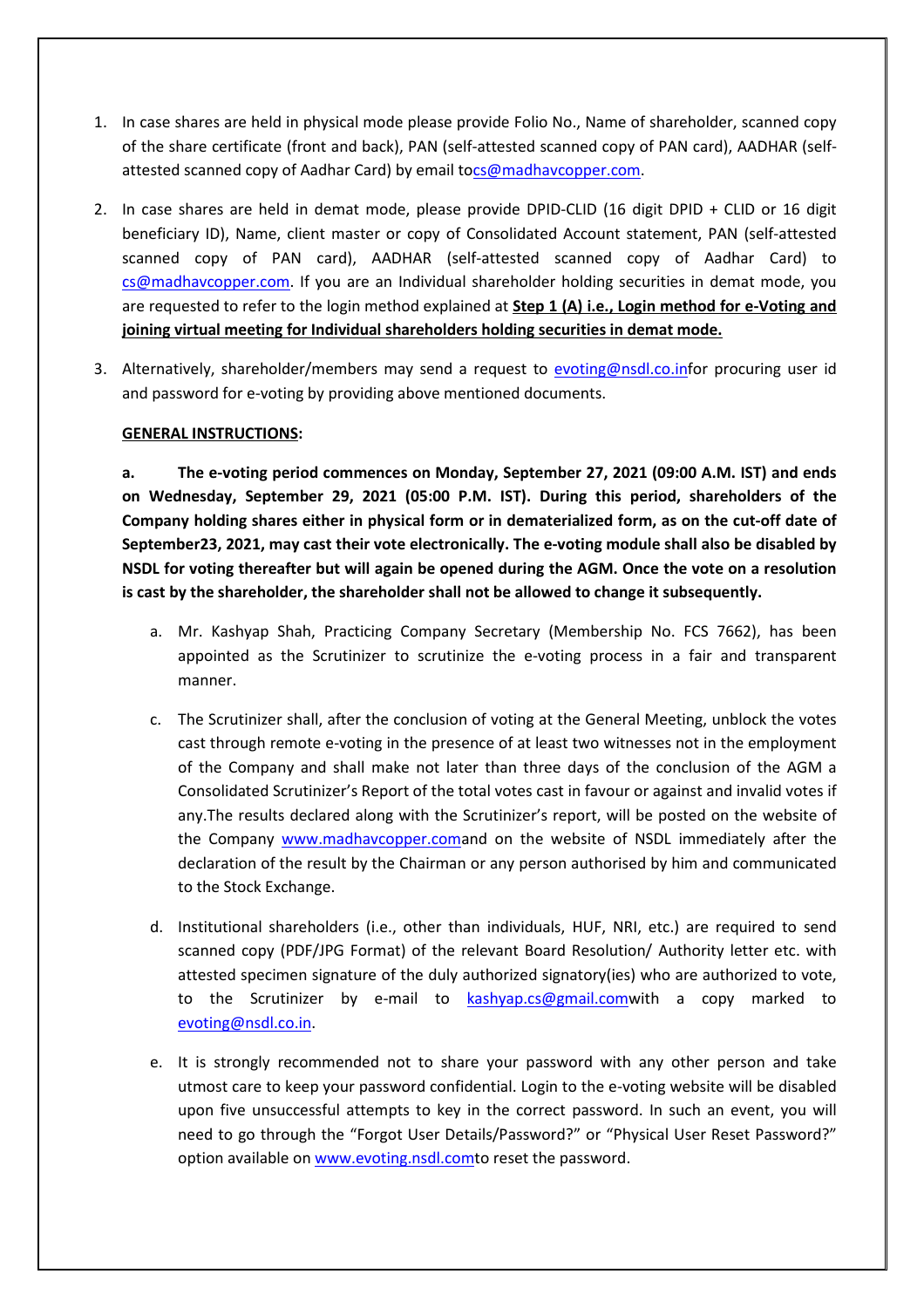f. In case of any queries, you may refer the Frequently Asked Questions (FAQs) for Shareholders and e-voting user manual for Shareholders available at the download section of www.evoting.nsdl.com or call on toll free no.: 1800-222-990 or send a request at evoting@nsdl.co.in.

### **THE INSTRUCTIONS FOR MEMBERS FOR e-VOTING ON THE DAY OF THE AGM ARE AS UNDER:-**

- 1. The procedure for e-Voting on the day of the AGM is same as the instructions mentioned above for remote e-voting.
- 2. Only those Members/ shareholders, who will be present in the AGM through VC/OAVM facility and have not casted their vote on the Resolutions through remote e-Voting and are otherwise not barred from doing so, shall be eligible to vote through e-Voting system in the AGM.
- 3. Members who have voted through Remote e-Voting will be eligible to attend the AGM. However, they will not be eligible to vote at the AGM.
- 4. The details of the person who may be contacted for any grievances connected with the facility for e-Voting on the day of the AGM shall be the same person mentioned for Remote e-voting.

### **INSTRUCTIONS FOR MEMBERS FOR ATTENDING THE AGM THROUGH VC/OAVM ARE AS UNDER:**

- 1. Member will be provided with a facility to attend the AGM through VC/OAVM through the NSDL e-Voting system. Members may access by following the steps mentioned above for Access to NSDL e-Voting system. After successful login, you can see link of "VC/OAVM link" placed under "Join General meeting" menu against company name. You are requested to click on VC/OAVM link placed under Join General Meeting menu. The link for VC/OAVM will be available in Shareholder/Member login where the EVEN of Company will be displayed. Please note that the members who do not have the User ID and Password for e-Voting or have forgotten the User ID and Password may retrieve the same by following the remote e-Voting instructions mentioned in the notice to avoid last minute rush.
- 2. Members are encouraged to join the Meeting through Laptops for better experience.
- 3. Further Members will be required to allow Camera and use Internet with a good speed to avoid any disturbance during the meeting.
- 4. Please note that Participants Connecting from Mobile Devices or Tablets or through Laptop connecting via Mobile Hotspot may experience Audio/Video loss due to Fluctuation in their respective network. It is therefore recommended to use Stable Wi-Fi or LAN Connection to mitigate any kind of aforesaid glitches.
- 5. Shareholders who would like to express their views/ask questions during the meeting may register themselves as a speaker and may send their request mentioning their name, demat account number/folio number, email id, mobile number at cs@madhavcopper.com
- 6. Shareholder who would like to express their views/have questions may send their questions in advance mentioning their name demat account number/folio number, email id, mobile number at cs@madhavcopper.com. The same will be replied by the company suitably.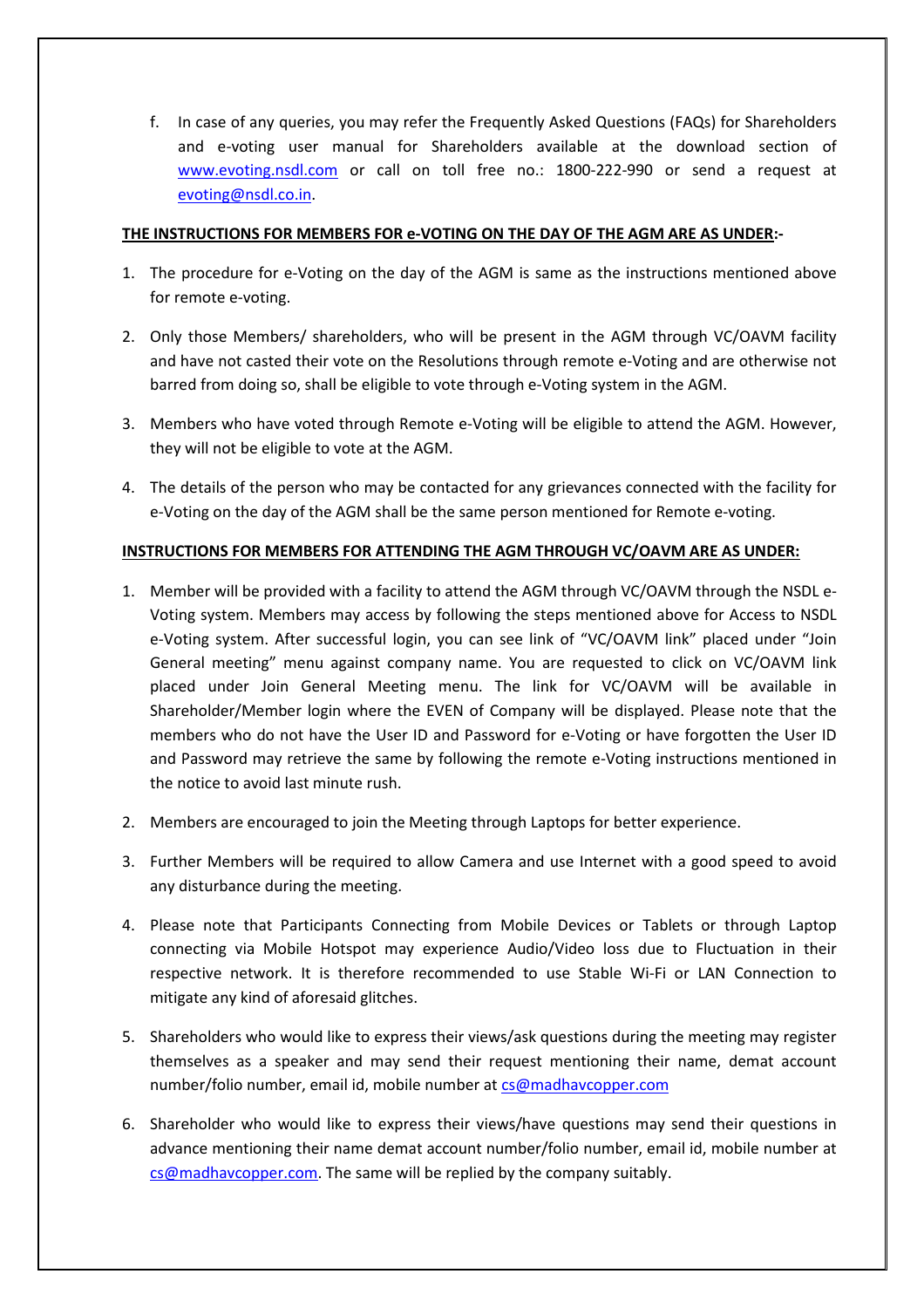7. Those shareholders who have registered themselves as a speaker will only be allowed to express their views/ask questions during the meeting. Members will have the option to post their comments / queries on Chat and we will be making arrangements to carry your messages.

### **BY ORDER OF THE BOARD OF DIRECTORS OF MADHAV COPPER LIMITED**

**Place: Bhavnagar Date: 3rdSeptember 2021** 

**SD/- ROHITBHAI CHAUHAN MANAGING DIRECTOR DIN: 06396973**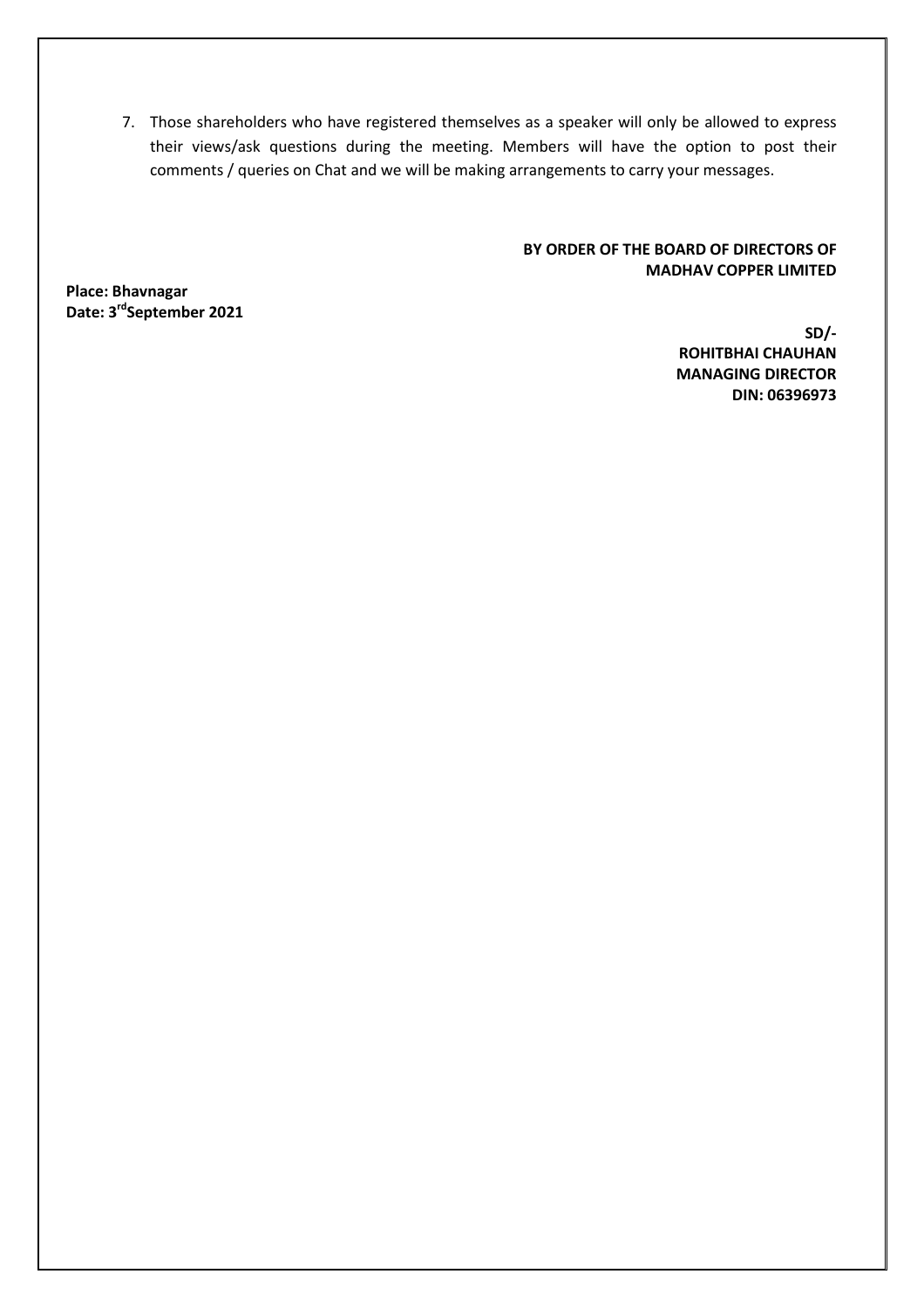#### **EXPLANATORY STATEMENT PURSUANT TO SECTION 102 OF THE COMPANIES ACT, 2013**

#### **Item No. 3**

## **RATIFICATION OF REMUNERATION PAYABLE TO M/S. S. K. RAJANI & CO., APPOINTED AS COST AUDITORS OF THE COMPANY FOR FY 2021-22**

In pursuance of Section 148 of the Companies Act, 2013 and Rule 14 of the Companies (Audit and Auditors) Rules, 2014, the Company is required to appoint a cost auditor to audit the cost records of the applicable products of the Company. On the recommendation of the Audit Committee at its meeting held on September3rd, 2021, the Board has, considered and approved the appointment of M/s. S. K. Rajani & Co., Cost Accountants as the cost auditor for the financial year 2021-22 at a remuneration of  $\bar{\tau}$ 60,000 (Rupees Sixty thousands only) per annum plus applicable Goods and Service Tax and reimbursement of out of pocket expenses. The Board recommends this resolution for approval of the Members.

None of the Directors and Key Managerial Personnel of the Company or their relatives are in any way, concerned or interested, financially or otherwise, in the resolution.

#### **Item No. 4**

The Board of Directors at their meeting held on 19<sup>th</sup>May 2021 appointed Mr. Jaysukh Bhanabhai Dabhi as an Additional Director in the capacity of Independent Director of the Company.Mr. Jaysukh Bhanabhai Dabhi holds office upto the date of the forthcoming Annual General Meeting. Nomination and Remuneration Committee and Board of Directors have recommended appointment of Mr. Jaysukh Bhanabhai Dabhi for the office of Director.

The Board considers that his continued association would be of immense benefit to the Company and it is desirable to continue to avail services of Mr. Jaysukh Bhanabhai Dabhi as an Independent Director. Accordingly, the Board recommends this resolution for your approval.

Except Mr. Jaysukh Bhanabhai Dabhi,no other Director or Key Managerial Personnel or their respective relatives are in any way, is concerned or interested, financial or otherwise, in the resolution set out at Item No 4 of the Notice.

### **BY ORDER OF THE BOARD OF DIRECTORS OF MADHAV COPPER LIMITED**

**Place: Bhavnagar Date: 3rdSeptember, 2021** 

> **SD/- ROHITBHAI CHAUHAN MANAGING DIRECTOR DIN: 0639697**